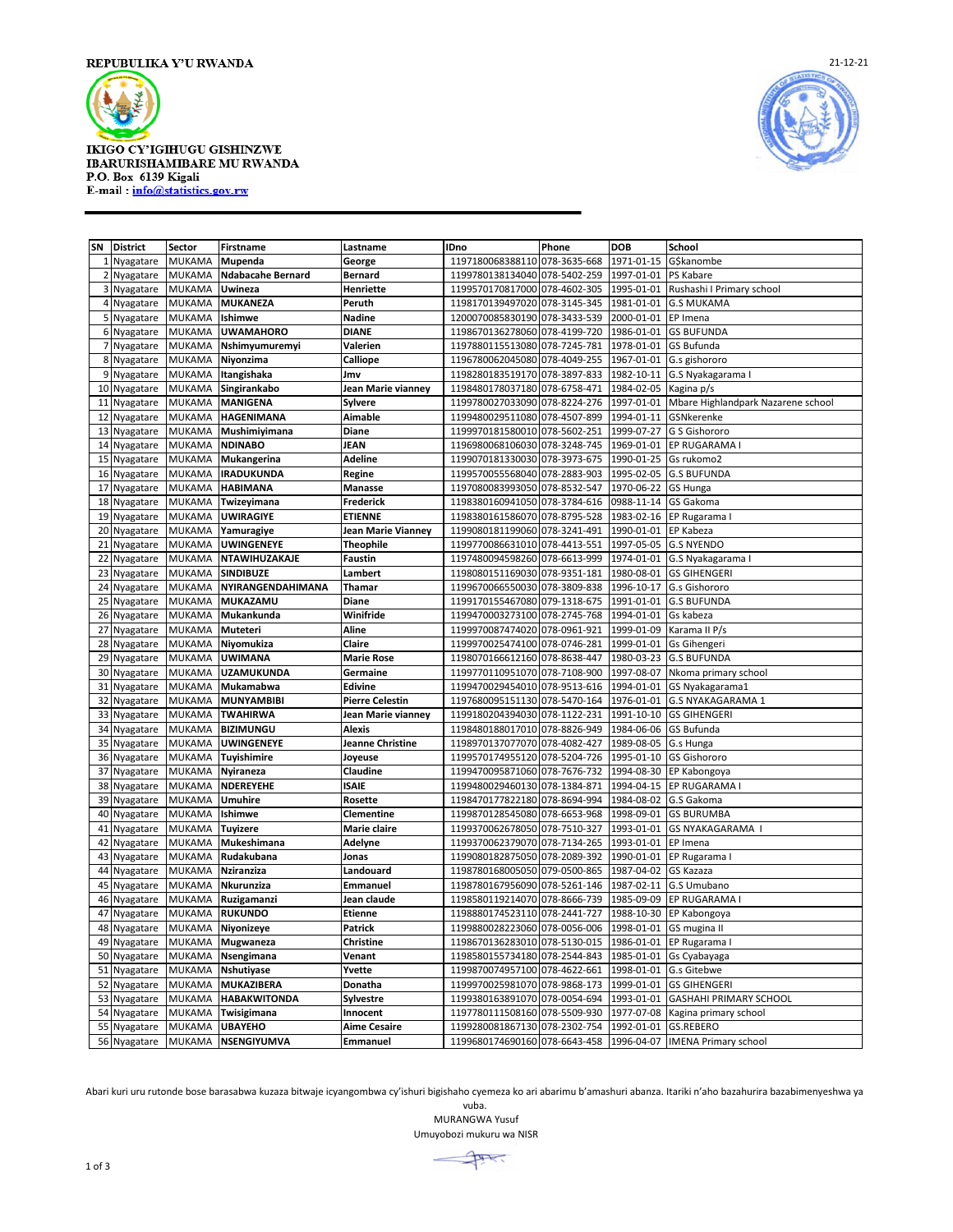

**IKIGO CY'IGIHUGU GISHINZWE** IBARURISHAMIBARE MU RWANDA P.O. Box 6139 Kigali E-mail: info@statistics.gov.rw



|     | 57 Nyagatare  | <b>MUKAMA</b> | <b>NTAWUGASHIRA</b> | <b>JEAN CLAUDE</b>  | 1198780155705010 078-4009-610 1987-09-02 G.S.BUFUNDA |              |            |                                      |
|-----|---------------|---------------|---------------------|---------------------|------------------------------------------------------|--------------|------------|--------------------------------------|
| 58  | Nyagatare     | <b>MUKAMA</b> | <b>Byukusenge</b>   | Jean de Dieu        | 1198780167916120 078-5261-066                        |              | 1987-01-01 | GS Kagera                            |
| 59  | Nyagatare     | MUKAMA        | Mutuyimana          | Pascal              | 1198480191423060 078-7762-665                        |              | 1984-01-01 | EP Rugarama 1                        |
|     | 60 Nyagatare  | MUKAMA        | <b>KADUHIRIYE</b>   | Donath              | 1199570131143020 078-1949-470                        |              | 1995-01-01 | <b>GS Rwabiharamba</b>               |
| 61  | Nyagatare     | <b>MUKAMA</b> | Mukabutera          | Constantine         | 1199470078276130                                     | 078-9580-999 | 1994-01-01 | Ep Cyarukamba                        |
| 62  | Nyagatare     | <b>MUKAMA</b> | NIYINDEBA           | JEANNETTE           | 1199470113408080 078-0771-179                        |              | 1994-06-12 | <b>GS HUNGA</b>                      |
| 63  | Nyagatare     | <b>MUKAMA</b> | NYIRAMUJYAMBERE     | Clementine          | 1198370116380070                                     | 078-2151-705 | 1983-01-01 | <b>GS Mukama</b>                     |
| 64  | Nyagatare     | <b>MUKAMA</b> | <b>MWIZERWA</b>     | <b>Benoit</b>       | 1199080181184120 078-6856-543                        |              | 1990-01-01 | <b>GS Gihengeri</b>                  |
| 65  | Nyagatare     | MUKAMA        | Nshizirungu         | Gilbert             | 1199280082128040 078-6199-960                        |              | 1992-01-01 | Karangazi EAR church primary school  |
| 66  | Nyagatare     | <b>MUKAMA</b> | MUGIRANEZA          | Prosper             | 1199280082132010 078-9758-939                        |              | 1992-01-01 | EP Rugarama                          |
| 67  | Nyagatare     | <b>MUKAMA</b> | <b>HAGENIMANA</b>   | <b>JONAS</b>        | 1198580134788010 078-3539-467                        |              | 1985-01-01 | <b>GS GISHORORO</b>                  |
| 68  | Nyagatare     | <b>MUKAMA</b> | <b>NTABARUYE</b>    | Jean paul           | 1199080175635100                                     | 078-8225-845 | 1990-01-01 | G.s gishororo                        |
| 69  | Nyagatare     | <b>MUKAMA</b> | Mukeshimana         | Justine             | 1199170114374060                                     | 078-2057-647 | 1991-01-01 | GS gihengeri                         |
| 70  | Nyagatare     | MUKAMA        | <b>MBONABIRAMA</b>  | <b>JEAN de DIEU</b> | 1197580093052070 078-5043-787                        |              | 1975-01-01 | <b>GS BUFUNDA. P6</b>                |
| 71  | Nyagatare     | <b>MUKAMA</b> | MANIRAFASHA         | JEAN DE DIEU        | 1198680165901040                                     | 078-3182-661 | 1986-07-27 | <b>G.S NYAKAGARAMA I</b>             |
| 72  | Nyagatare     | <b>MUKAMA</b> | Mugambage           | <b>Pauline</b>      | 1198170141787070                                     | 078-1532-266 | 1981-01-01 | EP Rugarama1                         |
| 73  | Nyagatare     | MUKAMA        | Nzuwonizeye         | Lambert             | 1198580135797000                                     | 078-5069-659 | 1985-01-01 | G.s gishororo                        |
| 74  | Nyagatare     | <b>MUKAMA</b> | <b>Mugabe</b>       | Robert              | 1199880040613090                                     | 078-9925-171 | 1998-01-05 | G.s Gitaburaza                       |
| 75  | Nyagatare     | MUKAMA        | Musabyimana         | Dancille            | 1198970050607050                                     | 078-7614-299 | 1989-07-31 | EP Rugarama                          |
| 76  | Nyagatare     | MUKAMA        | Nyirabizeyimana     | Immaculee           | 1198970131597050                                     | 078-4452-635 | 1989-01-01 | Gs Gihengeri                         |
| 77  | Nyagatare     | <b>MUKAMA</b> | <b>IRADUKUNDA</b>   | Evode               | 1199780144225060                                     | 078-8477-235 | 1997-01-01 | Nyagatabire P/s                      |
| 78  | Nyagatare     | <b>MUKAMA</b> | Munyemana           | Donatien            | 1196680062942020                                     | 078-8832-213 | 1966-01-01 | <b>GS Bufunda</b>                    |
| 79  | Nyagatare     | MUKAMA        | Mutuyimana          | Vestine             | 1199570074438080                                     | 078-1629-053 | 1995-02-17 | MASHAKA primary school               |
| 80  | Nyagatare     | <b>MUKAMA</b> | Minani              | Syldio              | 1199480079170020                                     | 078-8955-000 | 1994-01-01 | <b>GS HUNGA</b>                      |
| 81  | Nyagatare     | MUKAMA        | <b>HAKUZIMANA</b>   | GILBERT             | 1198780127732020 078-8591-191                        |              | 1987-01-25 | <b>G.S GACUNDEZI</b>                 |
| 82  | Nyagatare     | MUKAMA        | HABANABAKIZE        | Thomas              | 1198680137535100                                     | 078-8572-781 | 1986-08-08 | <b>EP GASHAHI</b>                    |
| 83  | Nyagatare     | <b>MUKAMA</b> | TWIRINGIYIMANA      | <b>Etienne</b>      | 1199580209631040                                     | 078-8801-603 | 1995-02-03 | EP gakorokombe                       |
| 84  | Nyagatare     | <b>MUKAMA</b> | Muhawenimana        | <b>Bernadette</b>   | 1199570029054130                                     | 078-4935-192 | 1995-01-01 | GS gihengeri                         |
| 85  | Nyagatare     | <b>MUKAMA</b> | UMUGWANEZA          | Donatha             | 1199670180937060                                     | 078-4405-559 | 1996-06-12 | <b>GS GIHENGERI</b>                  |
| 86  | Nyagatare     | <b>MUKAMA</b> | <b>UWIMANA</b>      | <b>Beatrice</b>     | 1199270053858050                                     | 078-3836-142 | 1992-01-01 | <b>G.S KINUNGA</b>                   |
| 87  | Nyagatare     | MUKAMA        | <b>MINANI</b>       | Emmanuel            | 1199580003882020                                     | 078-1343-970 | 1995-01-01 | Shining primary school               |
| 88  | Nyagatare     | <b>MUKAMA</b> | Mujawayezu          | Marie solange       | 1198970111842060                                     | 078-6289-855 | 1989-01-01 | EP kagina                            |
| 89  | Nyagatare     | <b>MUKAMA</b> | Hahirwabayo         | <b>Emmanuel</b>     | 1200280088543040 078-9526-145                        |              | 2002-01-01 | <b>GS Kamate</b>                     |
| 90  | Nyagatare     | MUKAMA        | <b>UWIMANA</b>      | JEAN DAMASCENE      | 1198680120573060                                     | 078-2250-733 | 1998-01-01 | <b>G.S RYABEGA</b>                   |
| 91  | Nyagatare     | <b>MUKAMA</b> | UZAYISENGA          | Honorathe           | 1198870196267290                                     | 078-9166-606 | 1988-02-03 | EP Gashahi                           |
| 92  | Nyagatare     | <b>MUKAMA</b> | Murwanashyaka       | Yves                | 1198980174567100                                     | 078-2082-540 | 1989-08-19 | EP Gashahi                           |
| 93  | Nyagatare     | MUKAMA        | Niyitegeka          | Jean claude         | 1198980136228000                                     | 078-7813-501 | 1989-01-01 | <b>GS Bufunda</b>                    |
| 94  | Nyagatare     | <b>MUKAMA</b> | <b>Mbonera</b>      | Placide             | 1198980174591140                                     | 078-8701-321 | 1989-01-01 | G.S Gituza                           |
| 95  | Nyagatare     | MUKAMA        | MUHAWENIMANA        | <b>Eugenie</b>      | 1199770039423030                                     | 078-6497-737 | 1997-10-18 | EP Nyabigoma                         |
| 96  | Nyagatare     | <b>MUKAMA</b> | Murwanashyaka       | yves                | 1198980174561700                                     | 078-2082-540 | 1989-08-19 | EP Gashahi                           |
| 97  | Nyagatare     | <b>MUKAMA</b> | Karenzi             | Juvens              | 1196580060724070                                     | 078-8519-376 | 1965-02-08 | EP Kabongoya                         |
| 98  | Nyagatare     | <b>MUKAMA</b> | Mugabonejo          | Theoneste           | 1199180155566070                                     | 078-1876-365 | 1991-01-01 | Kirebe p/S                           |
| 99  | Nyagatare     | <b>MUKAMA</b> | <b>Muhire</b>       | Samuel              | 1198680165069060                                     | 078-5800-470 | 1986-07-10 | EP Rugarama 1                        |
| 100 | Nyagatare     | <b>MUKAMA</b> | Mukandayambaje      | Gerardine           | 1198870179746180                                     | 078-2570-672 | 1988-11-10 | <b>GS HUNGA</b>                      |
| 101 | Nyagatare     | <b>MUKAMA</b> | <b>UMUHOZA</b>      | Theoneste           | 1198980174504030                                     | 078-7829-343 | 1989-08-07 | <b>GS GIHENGERI</b>                  |
| 102 | Nyagatare     | MUKAMA        | <b>HAKIZIMANA</b>   | <b>APAULINAIRE</b>  | 1199880128177140                                     | 078-0227-450 | 1998-01-01 | <b>Tower Vision Academy</b>          |
| 103 | Nyagatare     | <b>MUKAMA</b> | <b>Ntagwabira</b>   | <b>Theoneste</b>    | 1199180155410020                                     | 078-5013-241 | 1991-04-04 | GS Gahurura                          |
|     | 104 Nyagatare | MUKAMA        | TIZISASIRANA        | <b>CYRILLE</b>      | 1198580133247040 078-3108-170                        |              | 1985-01-01 | <b>G.S MUKAMA</b>                    |
| 105 | Nyagatare     | MUKAMA        | Niyitegeka          | Giovanni            | 1199080112671170                                     | 078-9483-966 | 1990-08-17 | Kagina p/s                           |
| 106 | Nyagatare     | MUKAMA        | <b>MUTUNGIREHE</b>  | Gratien             | 1196980068081010 078-8485-114                        |              | 1969-01-01 | <b>G.S NYAKAGARAMA 1</b>             |
| 107 | Nyagatare     | MUKAMA        | <b>BYIRINGIRO</b>   | <b>Fidele</b>       | 1199580109550050 078-6785-529                        |              | 1995-06-15 | Good foundation centre for education |
| 108 | Nyagatare     | <b>MUKAMA</b> | NIYITEGEKA          | Aimable             | 1199080181172070                                     | 078-5621-667 | 1990-07-17 | <b>EP GASHAHI</b>                    |
| 109 | Nyagatare     | <b>MUKAMA</b> | SEKAMANA            | <b>Diogene</b>      | 1197580093009040                                     | 078-8228-548 | 1975-01-01 | <b>GS HUNGA</b>                      |
|     | 110 Nyagatare | MUKAMA        | Ndayishimiye        | Jean cloude         | 1199880172238090                                     | 078-7742-809 | 1998-07-11 | Rukomo Shining p/s                   |
| 111 | Nyagatare     | <b>MUKAMA</b> | Musabyimana         | Solentine           | 1199470144262150                                     | 078-3392-487 | 1994-01-01 | Gs cyagaju                           |
| 112 | Nyagatare     | <b>MUKAMA</b> | Nsabimana           | Emmanuel            | 1199480144354040 078-7730-485                        |              | 1994-01-01 | Karangazi primary                    |
|     | 113 Nyagatare | <b>MUKAMA</b> | Ndayishimiye        | Jean Pierre         | 1198180141740010 078-8530-539                        |              |            | 1981-01-01 G.s gishororo             |
|     |               |               |                     |                     |                                                      |              |            |                                      |

Abari kuri uru rutonde bose barasabwa kuzaza bitwaje icyangombwa cy'ishuri bigishaho cyemeza ko ari abarimu b'amashuri abanza. Itariki n'aho bazahurira bazabimenyeshwa ya

vuba. MURANGWA Yusuf Umuyobozi mukuru wa NISR